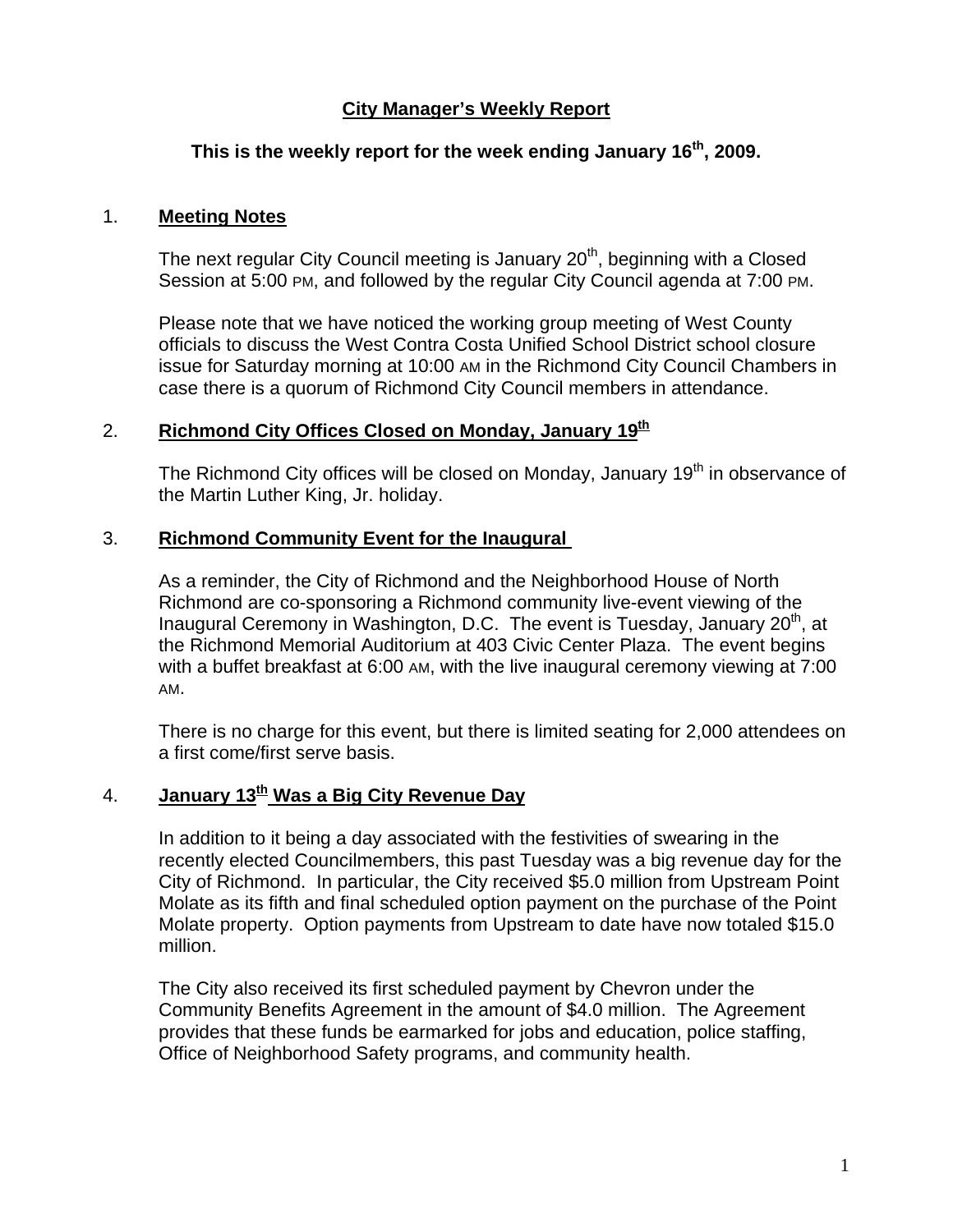## 5. **New Payroll System Goes Live in 2009**

The Payroll Team successfully prepared the City's first payroll for 2009 using MUNIS, the new enterprise resource planning (ERP) software. This is a major achievement; resulting from six months of work setting up the MUNIS system, and entering payroll and personnel data for all the City's employees. To prepare for this month's "Go Live," the Payroll Team completed three parallel payrolls in the past three months. Each of these parallel payrolls required running payroll twice, once using SAP and then using MUNIS. The first payroll of a year is always the best opportunity to initiate a payroll conversion, and many employees worked very hard to make this target date.

This payroll conversion is a project that is generally invisible to members of the community, but it is another significant step in making continuous improvement to the City's administrative functions.

## 6. **Comprehensive Annual Financial Report (CAFR) Issued**

The Finance Department has issued the Comprehensive Annual Financial Report (CAFR), presenting the financial position and the results of the City's operations for the fiscal year ended June 30, 2008. Highlights from this year's report include:

- The assets of the City exceeded its liabilities by \$335 million, which includes \$190.5 million restricted for specific purposes.
- The City's governmental funds reported combined ending balances of \$255.4 million, an increase of \$82 million in comparison to the prior year. This increase includes a \$111.2 million increase in total assets and a \$29.3 million increase in liabilities.
- The General Fund ending fund balance was \$46.4 million, of which \$10 million was designated for contingencies. This reflects a \$15.5 million decrease over the prior year primarily due to transfers out of \$3.9 million to fund debt service on the new 2007 Lease Revenue Bonds, \$1.5 million to fund debt services on other outstanding obligations, and \$4.0 million to fund capital projects.
- Public Safety expenses of \$80.1 million represent an \$11 million increase from prior year. The majority of the increase is attributed to increased personnel costs due to salary increases, hiring, and the recording of costs associated with the Police Department move to the Di-Con Building.
- Public Works expenses of \$31.3 million represent a \$6 million increase from prior year. Most of the increase is attributed to the increased investment in paving maintenance projects, the most the City has spent on such projects in any single fiscal year.

Final audit adjustments created in preparing this CAFR decreased by 49% from the prior year and was completed 47 days earlier.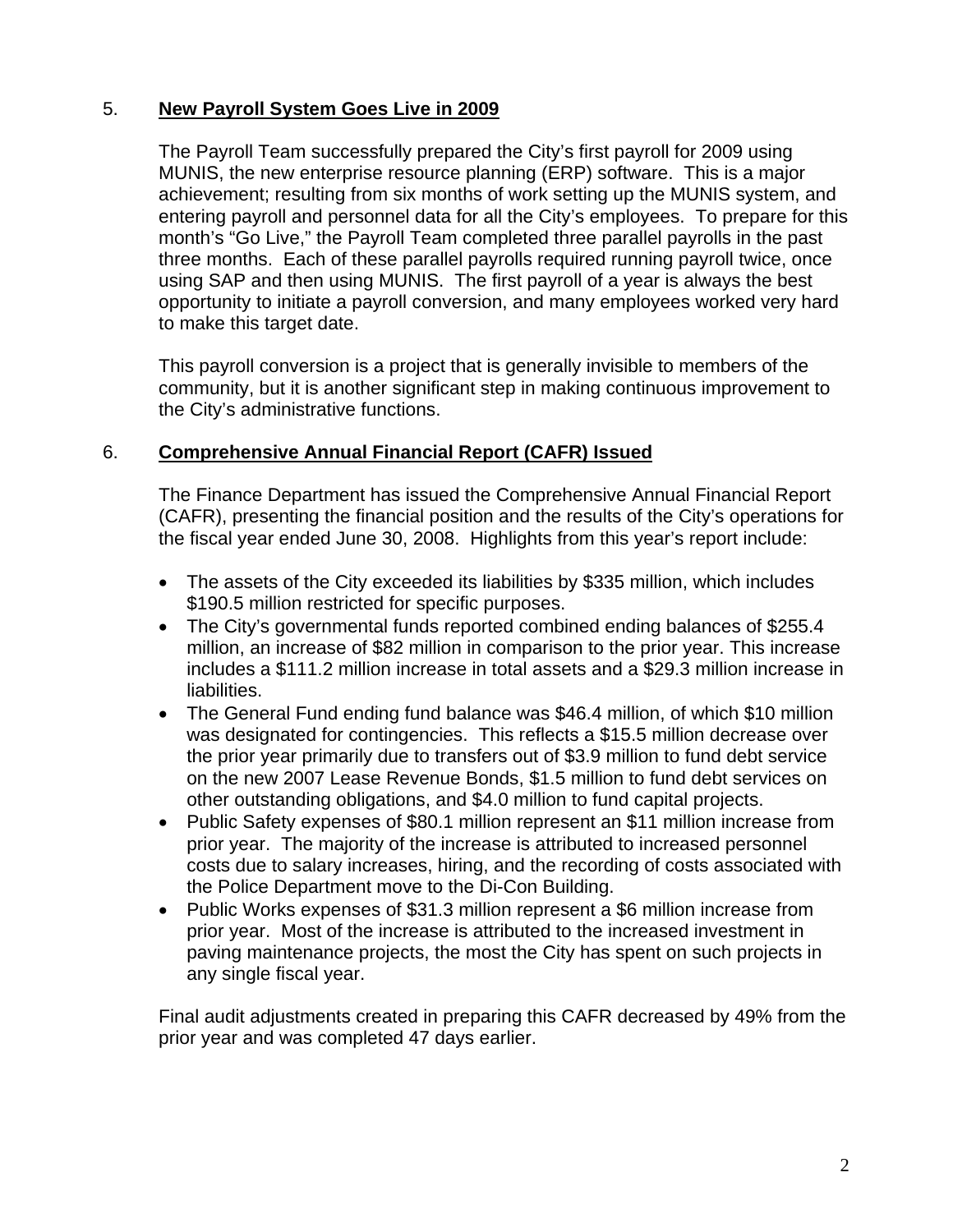## 7. **Southern District Neighborhood "Walk & Knock" Program**

On Saturday, January 10<sup>th</sup>, the Richmond Police Department Southern District conducted a series of "Walk and Knocks" in the Beat 3 area to address the issues of robbery, auto theft and home burglaries. Neighborhood walks are an excellent way of canvassing and getting information out to the public. During a "Walk and Knock," attempts are made to contact residents and have face-to-face interaction with them. This is the second in a planned series of "Walk and Knocks" that the department will be conducting as part of crime prevention efforts. The first was completed several weeks ago in the Central District.

A large part of this effort consists of officers getting out of their cars and introducing themselves to residents on a one-on-one basis. The Richmond Police Department Explorer post also participates as part of their community service training efforts. Depending upon scheduling, the Richmond Police Department volunteers, and neighborhood groups participate in the "Walk and Knock" efforts.

The walks have three objectives. The first priority is to ensure that residents get proper preventative information regarding these crimes and begin to take a few precautions to make homes and vehicles more secure. Secondly, we use the COMPSTAT data analysis to help us focus and maximize our prevention efforts. Finally, the department wants to build relationships between residents and beat officers, and encourage residents to call the police to report suspicious activity.

Through COMPSTAT, we identified two locations that suffered from high property crimes and broke them into two sectors, where we noticed clusters of auto theft. Also, several code enforcement and abatement issues were noticed such as illegally parked vehicles, trash, rubbish and debris, and abandoned homes. These issues were shared with code enforcement for follow up. In addition, a briefing was held for all Officers and Explorers who are participating in this operation.

Officers and Explorers walked from 9:30 AM to 12:00 noon, and 1:00 PM to 3:00 PM in Sectors 1 and 2. A total of 500 packets of materials, and over 1,500 pieces of literature in English and Spanish were distributed. Pictures of our Explorers at work are below.

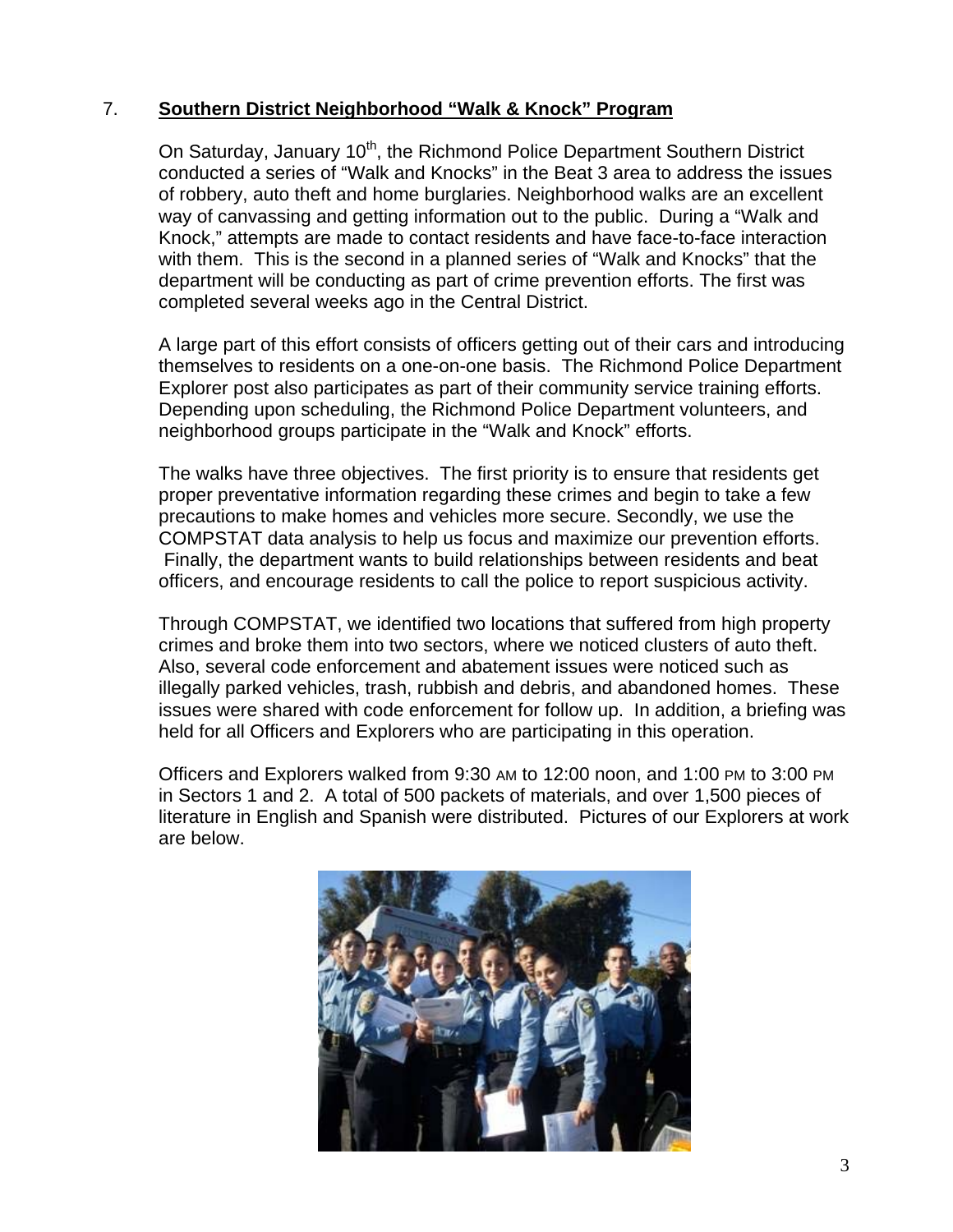

## 8. **Richmond Groundwork Trust Organizational Meetings**

This past week, there were several organizational meetings to help launch a feasibility study for a Richmond Groundwork Trust. The City, in partnership with the Friends of the Richmond Greenway, applied to the national network Groundwork USA for assistance in conducting a feasibility study to determine whether a Groundwork Richmond Trust should be formed. Groundwork USA works with communities to improve their environment, economy, and quality of life through local action. Communities with designated "brownfield" sites are eligible to apply for the Groundwork program through the National Park Service Rivers and Trails Program.

The City plans to work with 2 Groundwork consultants that have been assigned to help us write the feasibility study. The focus of the effort will be around the Richmond Greenway, and how it might benefit from the formation of a Groundwork Trust. We will keep you informed as this project moves forward.

#### 9. **Public Works Highlights**

The Public Works Department completed the resurfacing of Columbia Boulevard this past week. Next week, the Department plans to resurface Panama, Sacramento and Fresno Avenues.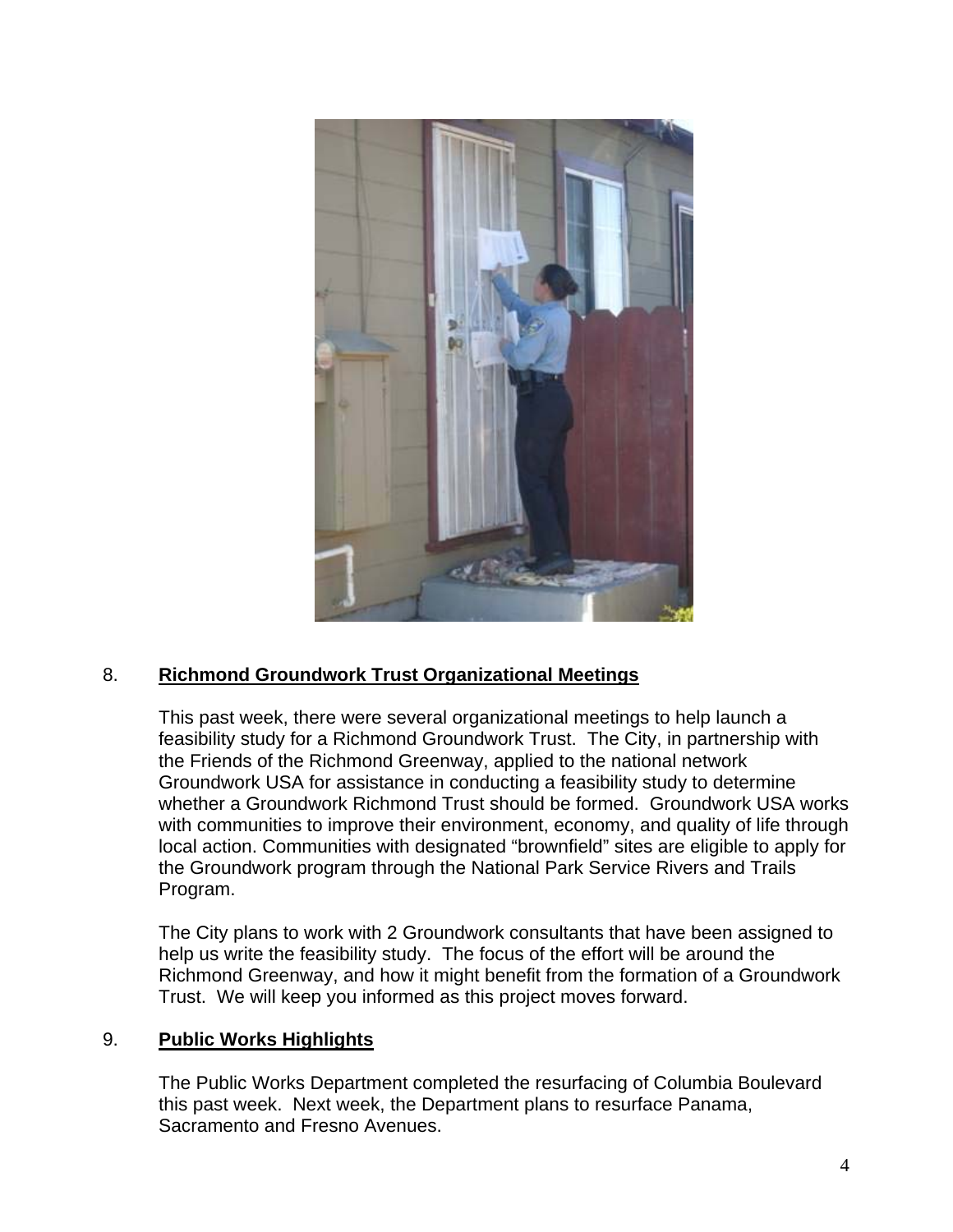#### 10. **Library Food Bank Donations**

The Richmond Public Library has a food donation bin in the Children's area of the library year-round. In 2008, the library collected 483 pounds of food for the Food Bank of Contra Costa and Solano, a partnership that provides much-needed items to the local food banks and allows library users and employees to easily contribute to the community. We encourage everyone to participate.

#### 11. **Fire Truck Dedication**

On Tuesday morning of this past week, the Fire Department officially dedicated into service five new fire trucks at a brief ceremony at the Fire Training Center. The vehicles have a distinctive two-tone look, with traditional red as the base color and a black accent. As great as the new apparatus looks, all the speakers at the event acknowledged that what makes them important to Richmond are the tremendous personnel that help operate them on a daily basis.

#### 12. **Recreation Highlights**

The following are highlights from the Recreation Department for the current week:

- Partnerships: Monday, January  $12^{th}$ , 2009, the Recreation Department met with staff from the City of San Pablo, Pinole, Hercules and El Cerrito to allow the sharing of program information and participate in discussions regarding the feasibility of joint programs and special event partnerships.
- Mini-Vans: During FY 2007-08 the Paratransit Division received a Section 5310 State Grant and a subsidy of 20% from the City of Richmond to purchase two mini-vans. This marked the beginning of the incremental transition from a bus fleet to a more cost-effective mini-van fleet for daily operations. The second of the two mini-vans is scheduled for delivery today. The Paratransit Division intends to reapply for the grant to receive 4 more mini-vans in the future.
- Jr. NBA/Jr. WNBA Basketball League: Wednesday, January 21<sup>st</sup>, 28 teams of 200 youth between the ages of 7 and 14 will begin a new season of Basketball at the YMCA, Richmond Recreation Complex and the Auditorium.
- 2<sup>nd</sup> Annual March: The Recreation Department's MLK Community Center, in collaboration with N.U.R.V.E., held the "Hope & Change-Our Dreams Realized" program this past Thursday, January 15<sup>th</sup>. Over 300 children participated in a parade and educational assembly. Mayor Gayle McLaughlin and Recreation Director, Keith Jabari addressed the audience, in addition to several children. The program culminated with the children singing several inspirational selections.